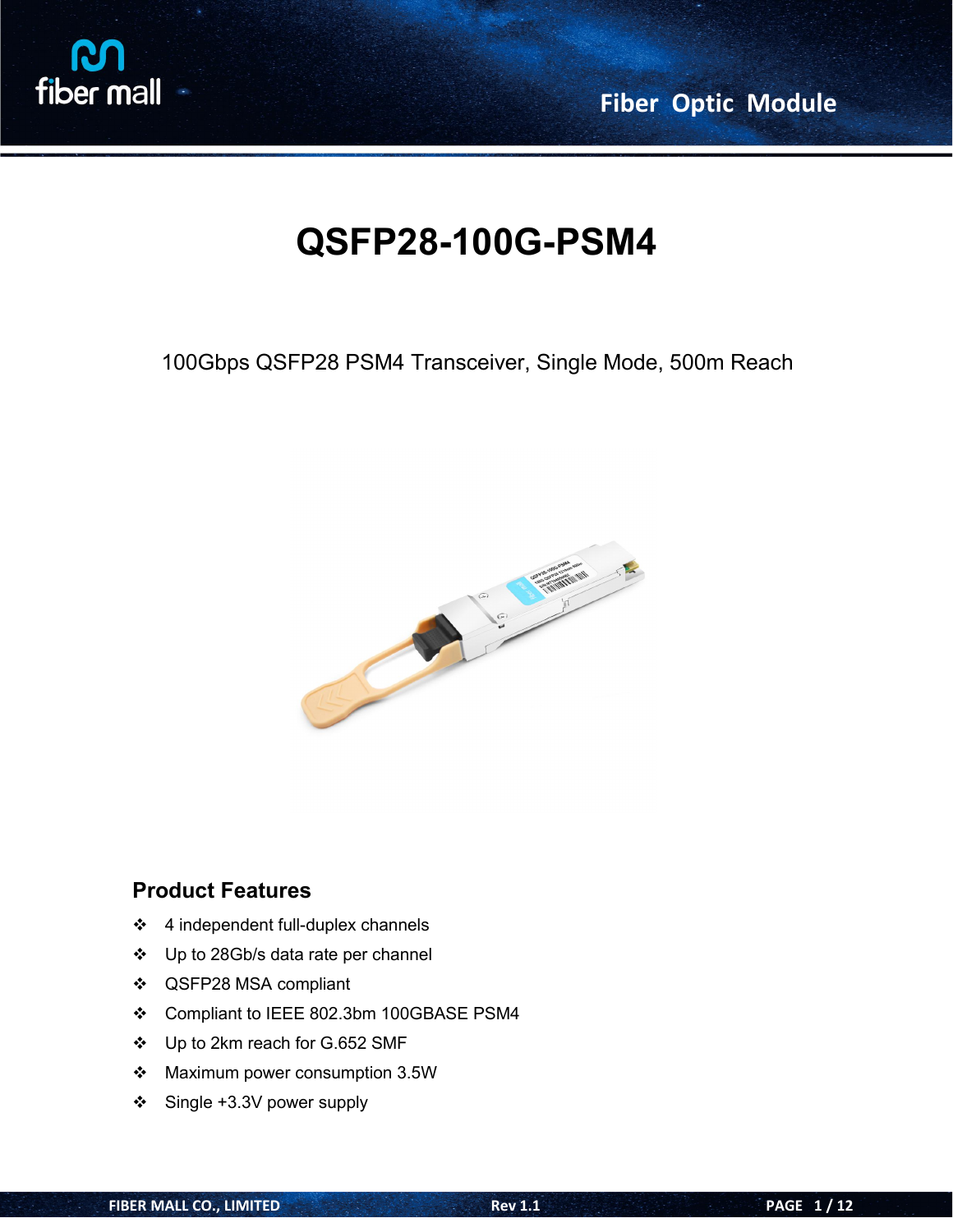



- $\div$  Operating case temperature: 0 to 70°C
- RoHS-6 compliant

### **Application**

- 100G Ethernet links
- ❖ Infiniband QDR and DDR interconnects
- $\div$  Datacenter and Enterprise networking

### **General Description**

This product is a parallel 100Gb/s Quad Small Form-factor Pluggable (QSFP28) optical module. It provides increased port density and total system cost savings. The QSFP28 full duplex optical module offers 4 independent transmit and receive channels, each capable of 25Gb/s operation for an aggregate data rate of100Gb/s on 2km of single mode fiber.

An optical fiber ribbon cable with an MTP/MPO connector can be plugged into the QSFP28 module receptacle. Proper alignment is ensured by the guide pins inside the receptacle. The cable usually cannot be twisted for proper channel to channel alignment. Electrical connection is achieved through an MSA-compliant 38-pin edge type connector.

The module operates with single +3.3V power supply. LVCMOS/LVTTL global control signals, such as Module Present, Reset, Interrupt and Low Power Mode, are available with the modules. A 2-wire serial interface is available to send and receive more complex control signals, and to receive digital diagnostic information. Individual channels can be addressed and unused channels can be shut down for maximum design flexibility.

The product is designed with form factor, optical/electrical connection and digital diagnostic interface according to the QSFP28 Multi-Source Agreement (MSA). It has been designed to meet the harshest external operating conditions including temperature, humidity and EMI interference. The module can be managed through the I2C two-wire serial interface.

### **Functional Description**

This product is a QSFP28 parallel single mode optical transceiver with an MTP/MPO fiber ribbon connector. The transmitter module accepts electrical input signals compatible with Common Mode Logic (CML) levels. All input data signals are differential and internally terminated. The receiver module converts parallel optical input signals via a photo detector array into parallel electrical output signals. The receiver module outputs electrical signals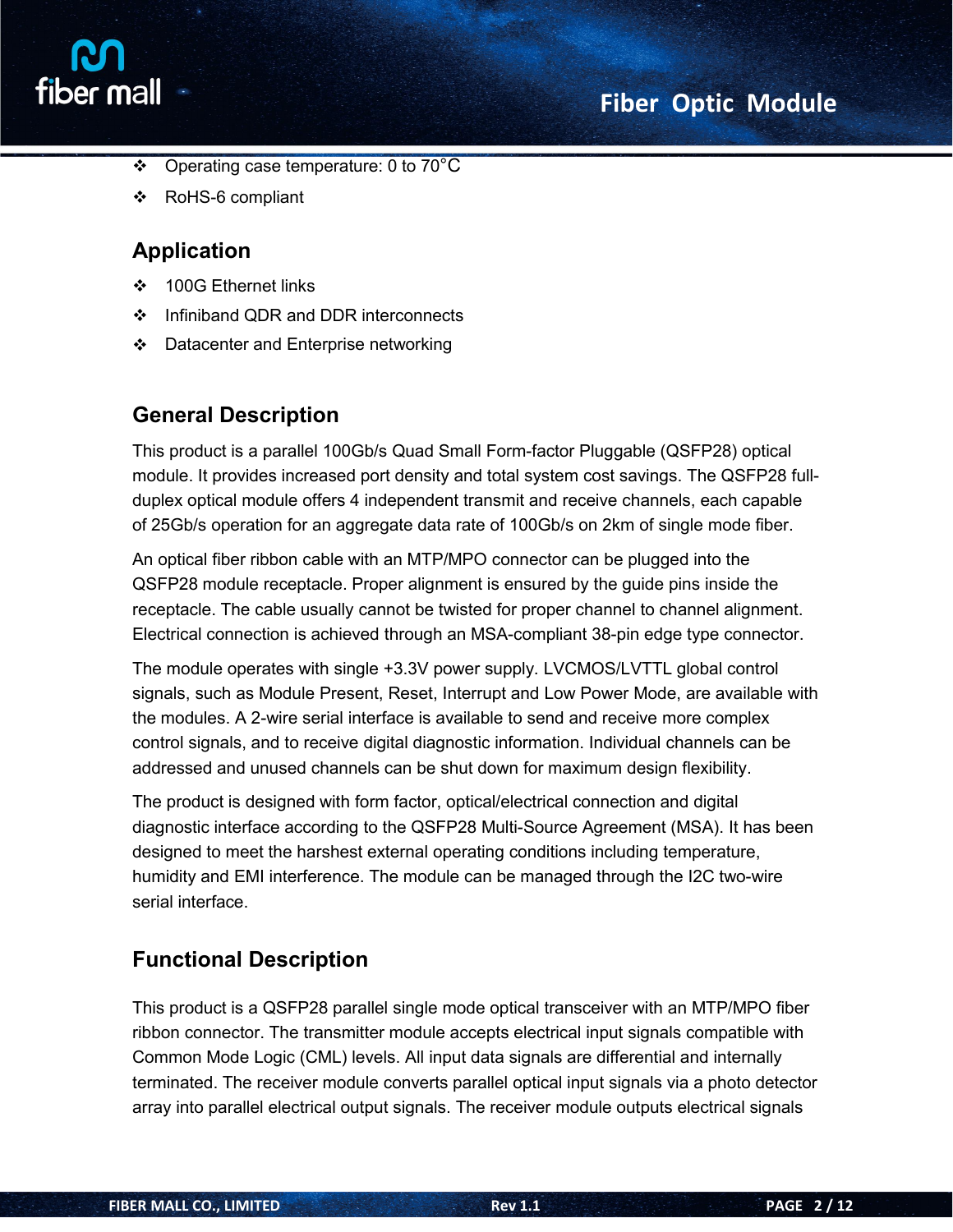

are also voltage compatible with Common Mode Logic (CML) levels. All data signals are differential and support a data rates up to 25Gb/s per channel.

A single +3.3V power supply is required to power up the module. Both power supply pins VccTx and VccRx are internally connected and should be applied concurrently. Per MSA the module offers 7 low speed hardware control pins (including the 2-wire serial interface): ModSelL, SCL, SDA, ResetL, LPMode, ModPrsL and IntL.

Module Select (ModSelL) is an input pin. When held low by the host, the module responds to 2-wire serial communication commands. The ModSelL allows the use of multiple QSFP28 modules on a single 2-wire interface bus – individual ModSelL lines for each QSFP28 module must be used.

Serial Clock (SCL) and Serial Data (SDA) are required for the 2-wire serial bus communication interface and enable the host to access the QSFP28 memory map.

The ResetL pin enables a complete module reset, returning module settings to their default state, when a low level on the ResetL pin is held for longer than the minimum pulse length. During the execution of a reset the host shall disregard all status bits until the module indicates a completion of the reset interrupt. The module indicates this by posting an IntL (Interrupt) signal with the Data\_Not\_Ready bit negated in the memory map. Note that on power up (including hot insertion) the module should post this completion of reset interrupt without requiring a reset.

Low Power Mode (LPMode) pin is used to set the maximum power consumption for the module in order to protect hosts that are not capable of cooling higher power modules, should such modules be accidentally inserted.

Module Present (ModPrsL) is a signal local to the host board which, in the absence of a module, is normally pulled up to the host Vcc. When a module is inserted into the connector, it completes the path to ground through a resistor on the host board and asserts the signal. ModPrsL then indicates a module is present by setting ModPrsL to a "Low" state.

Interrupt (IntL) is an output pin. Low indicates a possible module operational fault or a status critical to the host system. The host identifies the source of the interrupt using the 2 wire serial interface. The IntL pin is an open collector output and must be pulled to the Host Vcc voltage on the Host board.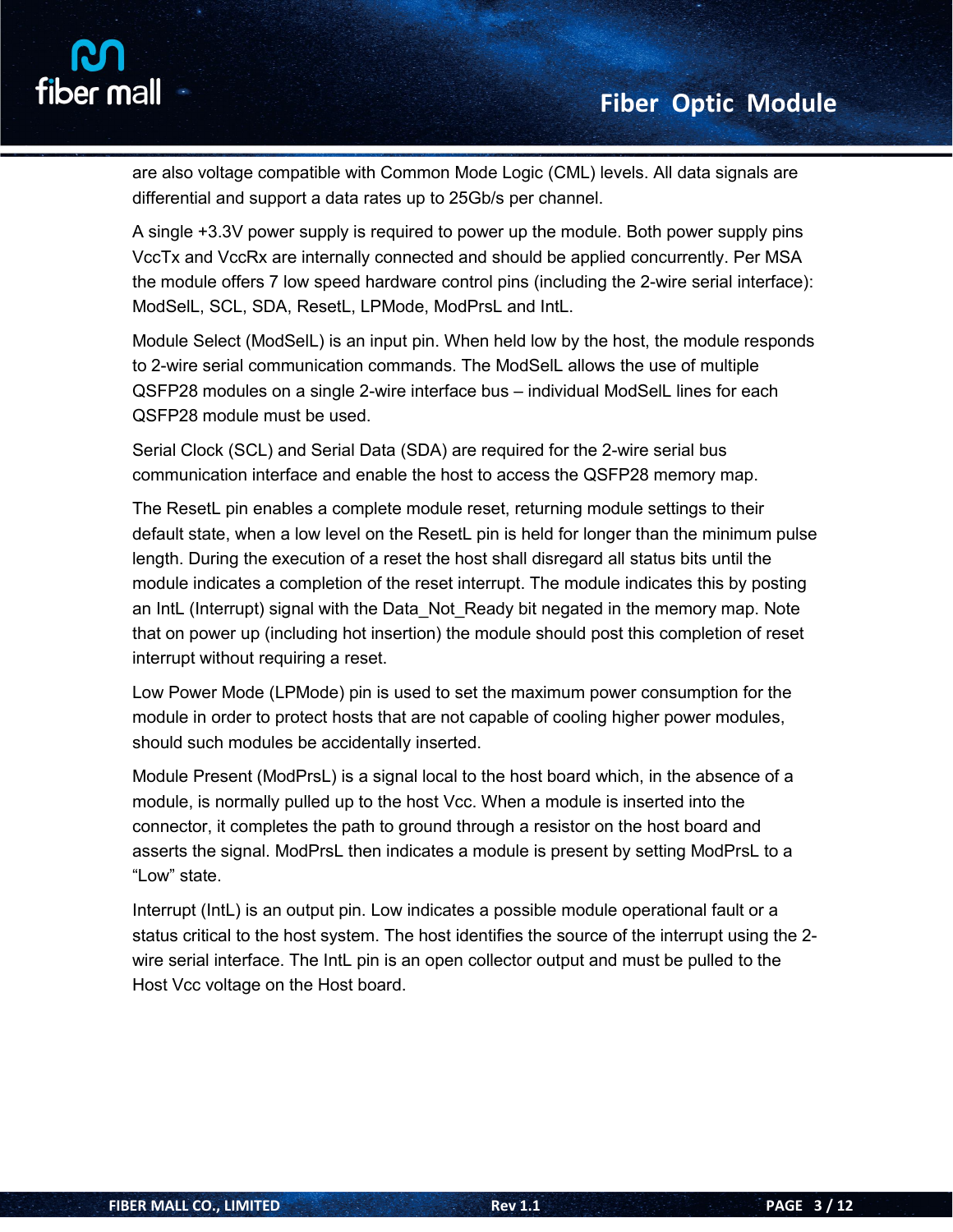

# **Absolute Maximum Ratings**

It has to be noted that the operation in excess of any absolute maximum ratings might cause permanent damage to this module.

| <b>Parameter</b>                     | Symbol     | <b>Min</b> | <b>Max</b> | <b>Units</b> | <b>Notes</b> |
|--------------------------------------|------------|------------|------------|--------------|--------------|
| Storage Temperature                  | TS         | -40        | 85         | degC         |              |
| <b>Operating Case Temperature</b>    | TOP        | 0          | 70         | degC         |              |
| Power Supply Voltage                 | <b>VCC</b> | $-0.5$     | 3.6        | V            |              |
| Relative Humidity (non-condensation) | <b>RH</b>  | 0          | 85         | $\%$         |              |
| Damage Threshold, each Lane          | THd        | 4.5        |            | dBm          |              |

### **Recommended Operating Conditions and Power Supply Requirements**

| <b>Parameter</b>                  | Symbol     | Min   | <b>Typical</b> | <b>Max</b> | <b>Units</b> |
|-----------------------------------|------------|-------|----------------|------------|--------------|
| <b>Operating Case Temperature</b> | <b>TOP</b> | 0     |                | 70         | degC         |
| Power Supply Voltage              | <b>VCC</b> | 3.135 | 3.3            | 3.465      | v            |
| Data Rate, each Lane              |            |       | 25.78125       |            | Gb/s         |
| Control Input Voltage High        |            | 2     |                | Vcc        |              |
| Control Input Voltage Low         |            | 0     |                | 0.8        | $\vee$       |
| Link Distance with G.652          | D          | 0.002 |                | 2          | km           |

# **Transceiver Block Diagram**

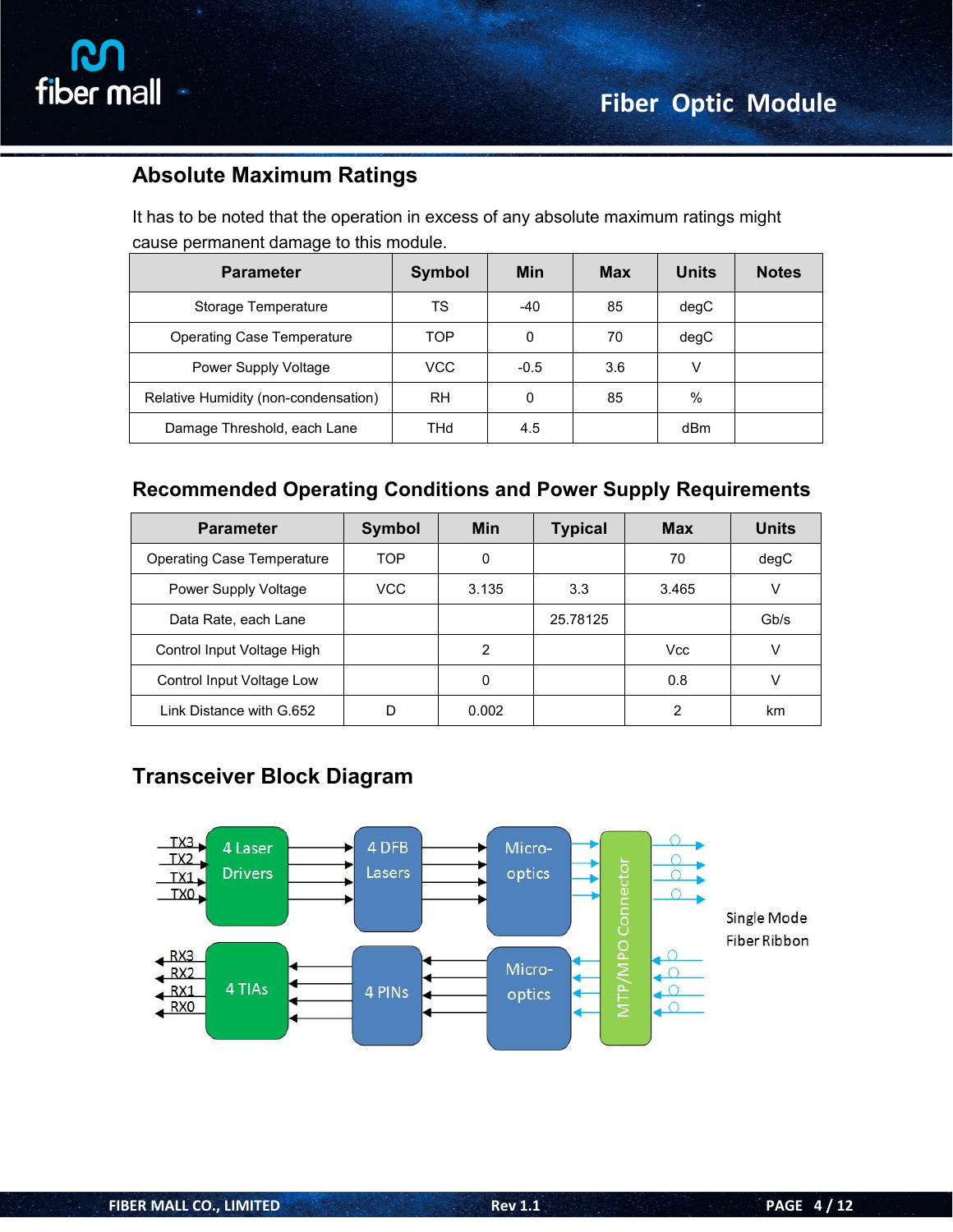

# **Digital Diagnostic Functions**

The following digital diagnostic characteristics are defined over the normal operating conditions unless otherwise specified.

| <b>Parameter</b>                           | <b>Symbol</b> | <b>Min</b> | <b>Max</b> | <b>Units</b> | <b>Notes</b>                        |
|--------------------------------------------|---------------|------------|------------|--------------|-------------------------------------|
| Temperature monitor<br>absolute error      | DMI_Temp      | $-3$       | 3          | degC         | Over operating<br>temperature range |
| Supply voltage monitor<br>absolute error   | DMI VCC       | $-0.1$     | 0.1        | v            | Over full operating range           |
| Channel RX power monitor<br>absolute error | DMI RX Ch     | $-2$       | 2          | dB           |                                     |
| Channel Bias current<br>monitor            | DMI Ibias Ch  | $-10%$     | 10%        | mA           |                                     |
| Channel TX power monitor<br>absolute error | DMI TX Ch     | $-2$       | 2          | dB           |                                     |

**Notes 1 :** Due to measurement accuracy of different single mode fibers, there could be an additional +/-1 dB fluctuation, or a +/- 3 dB total accuracy.



# **Pin Assignment and Description**

**Top Side** Viewed from Top

**Bottom Side** Viewed from Bottom

#### **QSFP28 Transceiver Electrical Connector Layout**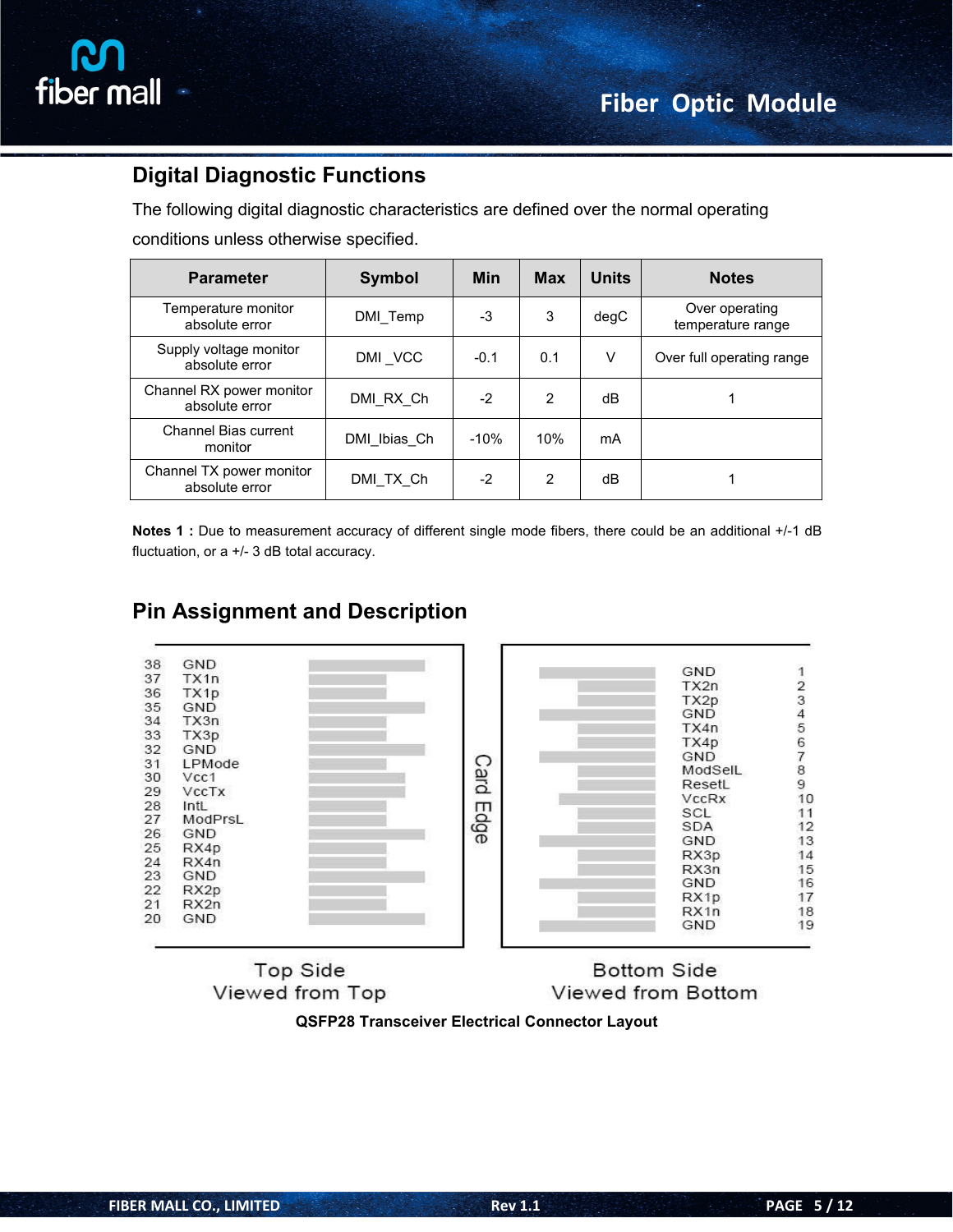# **Pin Definition**

| <b>PIN</b>     | Logic      | <b>Symbol</b>    | <b>Name/Description</b>              |                |
|----------------|------------|------------------|--------------------------------------|----------------|
| $\mathbf{1}$   |            | <b>GND</b>       | Ground                               | 1              |
| $\overline{2}$ | CML-I      | Tx2n             | Transmitter Inverted Data Input      |                |
| $\mathfrak{S}$ | CML-I      | Tx2p             | Transmitter Non-Inverted Data output |                |
| 4              |            | <b>GND</b>       | Ground                               | $\mathbf 1$    |
| 5              | CML-I      | Tx4n             | Transmitter Inverted Data Input      |                |
| 6              | CML-I      | Tx4p             | Transmitter Non-Inverted Data output |                |
| $\overline{7}$ |            | <b>GND</b>       | Ground                               | 1              |
| 8              | LVTLL-I    | ModSelL          | Module Select                        |                |
| 9              | LVTLL-I    | ResetL           | Module Reset                         |                |
| 10             |            | <b>VccRx</b>     | +3.3V Power Supply Receiver          | $\overline{2}$ |
| 11             | LVCMOS-I/O | SCL              | 2-Wire Serial Interface Clock        |                |
| 12             | LVCMOS-I/O | <b>SDA</b>       | 2-Wire Serial Interface Data         |                |
| 13             |            | <b>GND</b>       | Ground                               |                |
| 14             | CML-O      | Rx3p             | Receiver Non-Inverted Data Output    |                |
| 15             | CML-O      | Rx3n             | Receiver Inverted Data Output        |                |
| 16             |            | <b>GND</b>       | Ground                               | 1              |
| 17             | $CML-O$    | Rx1p             | Receiver Non-Inverted Data Output    |                |
| 18             | $CML-O$    | Rx1n             | Receiver Inverted Data Output        |                |
| 19             |            | <b>GND</b>       | Ground                               | 1              |
| 20             |            | GND              | Ground                               | 1              |
| 21             | CML-O      | Rx2n             | Receiver Inverted Data Output        |                |
| 22             | CML-O      | Rx <sub>2p</sub> | Receiver Non-Inverted Data Output    |                |
| 23             |            | GND              | Ground                               | 1              |
| 24             | $CML-O$    | Rx4n             | Receiver Inverted Data Output        | 1              |
| 25             | $CML-O$    | Rx4p             | Receiver Non-Inverted Data Output    |                |
| 26             |            | <b>GND</b>       | Ground                               | $\mathbf 1$    |
| 27             | LVTTL-O    | ModPrsL          | Module Present                       |                |
| 28             | LVTTL-O    | IntL             | Interrupt                            |                |
| 29             |            | VccTx            | +3.3 V Power Supply transmitter      | $\overline{2}$ |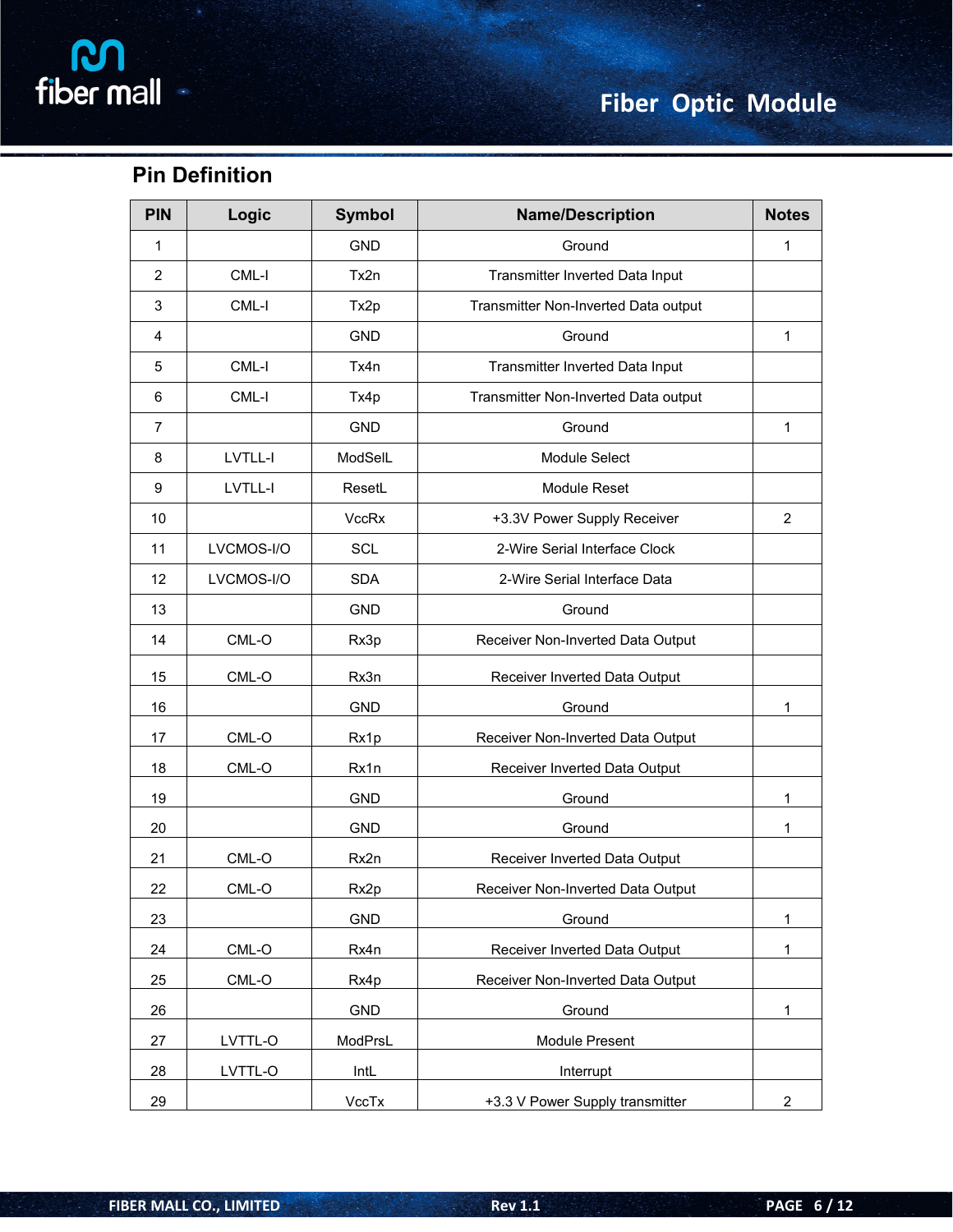

| 30 |         | Vcc1          | +3.3 V Power Supply                     | $\overline{2}$ |
|----|---------|---------------|-----------------------------------------|----------------|
| 31 | LVTTL-I | <b>LPMode</b> | Low Power Mode                          |                |
| 32 |         | <b>GND</b>    | Ground                                  |                |
| 33 | CML-I   | Tx3p          | Transmitter Non-Inverted Data Input     |                |
| 34 | CML-I   | Tx3n          | <b>Transmitter Inverted Data Output</b> |                |
| 35 |         | <b>GND</b>    | Ground                                  |                |
| 36 | CML-I   | Tx1p          | Transmitter Non-Inverted Data Input     |                |
| 37 | CML-I   | Tx1n          | <b>Transmitter Inverted Data Output</b> |                |
| 38 |         | <b>GND</b>    | Ground                                  |                |

#### **Notes:**

1. GND is the symbol for signal and supply (power) common for QSFP28 modules. All are common within the QSFP28 module and all module voltages are referenced to this potential unless otherwise noted. Connect these directly to the host board signal common ground plane.

2. VccRx, Vcc1 and VccTx are the receiver and transmitter power suppliers and shall be applied concurrently. Recommended host board power supply filtering is shown in Figure 3 below. Vcc Rx, Vcc1 and VccTx may be internally connected within the QSFP28 transceiver module in any combination. The connector pins are each rated for a maximum current of 1000mA.

### **Recommended Power Supply Filter**

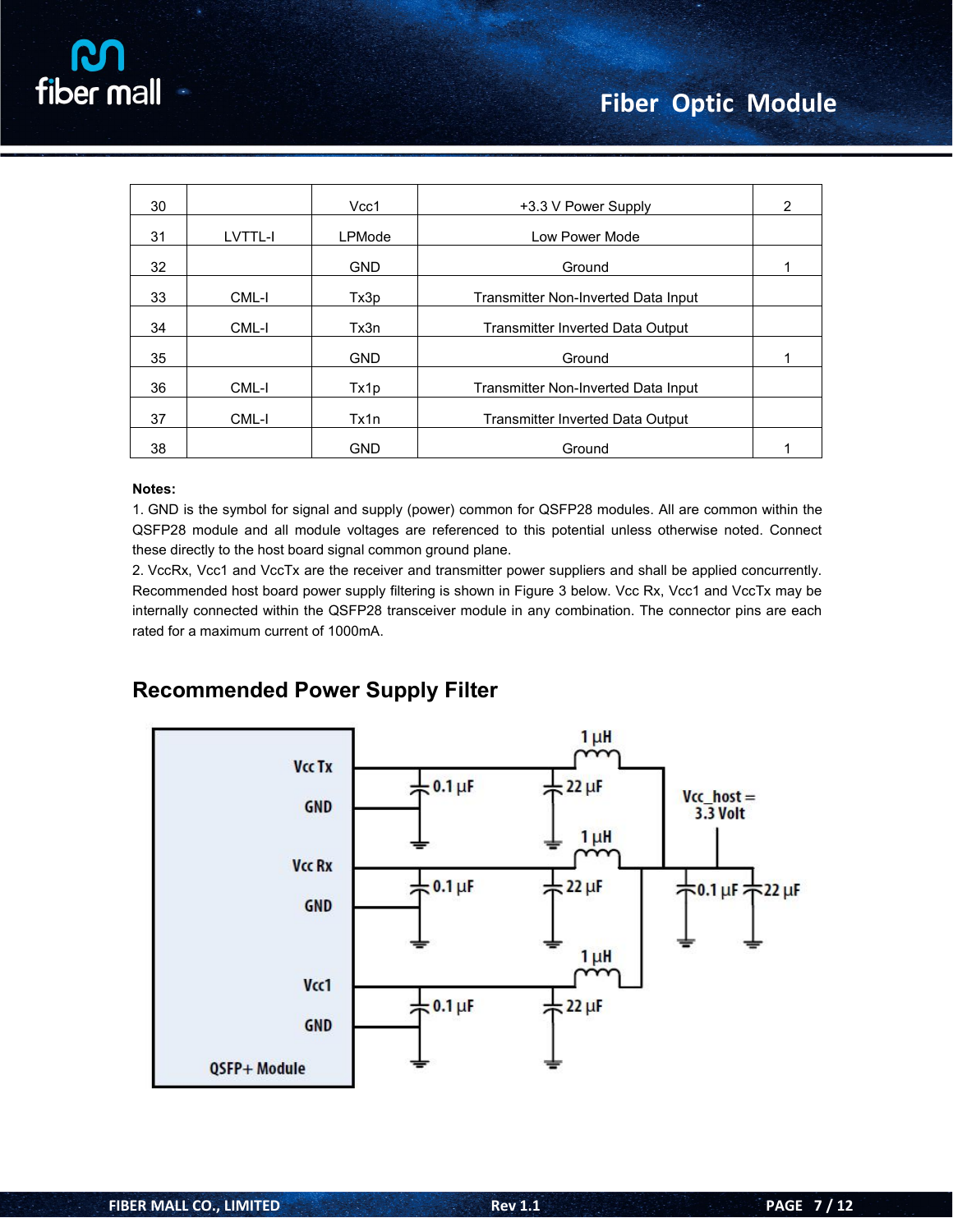

# **Electrical Characteristics**

The following electrical characteristics are defined over the Recommended Operating

Environment unless otherwise specified.

| <b>Parameter</b>                                          | Symbol   | <b>Min</b> | <b>Typical</b>                 | <b>Max</b> | <b>Units</b> | <b>Notes</b>                        |
|-----------------------------------------------------------|----------|------------|--------------------------------|------------|--------------|-------------------------------------|
| Power Consumption                                         |          |            |                                | 3.5        | W            |                                     |
| <b>Supply Current</b>                                     | Icc      |            |                                | 1.1        | Α            |                                     |
| <b>Transceiver Power-on</b><br><b>Initialization Time</b> |          |            |                                | 2000       | ms           | $\mathbf{1}$                        |
|                                                           |          |            | <b>Transmitter (each Lane)</b> |            |              |                                     |
| Single-ended Input Voltage<br>Tolerance (Note 2)          |          | $-0.3$     |                                | 4.0        | $\vee$       | Referred to<br>TP1 signal<br>common |
| AC Common Mode Input<br>Voltage Tolerance                 |          | 15         |                                |            | mV           | <b>RMS</b>                          |
| Differential Input Voltage Swing<br>Threshold             |          | 50         |                                |            | mVpp         | <b>LOSA</b><br>Threshold            |
| Differential Input Voltage Swing                          | Vin, pp  | 190        |                                | 700        | mVpp         |                                     |
| Differential Input Impedance                              | Zin      | 90         | 100                            | 110        | Ohm          |                                     |
|                                                           |          |            | <b>Receiver (each Lane)</b>    |            |              |                                     |
| Single-ended Output Voltage                               |          | $-0.3$     |                                | 4.0        | $\vee$       | Referred to<br>signal<br>common     |
| AC Common Mode Output<br>Voltage                          |          |            |                                | 7.5        | mV           | <b>RMS</b>                          |
| Differential Output Voltage<br>Swing                      | Vout, pp | 300        |                                | 850        | mVpp         |                                     |
| Differential Output Impedance                             | Zout     | 90         | 100                            | 110        | Ohm          |                                     |

#### **Notes:**

1. Power-on Initialization Time is the time from when the power supply voltages reach and remain above the minimum recommended operating supply voltages to the time when the module is fully functional.

2. The single ended input voltage tolerance is the allowable range of the instantaneous input signals.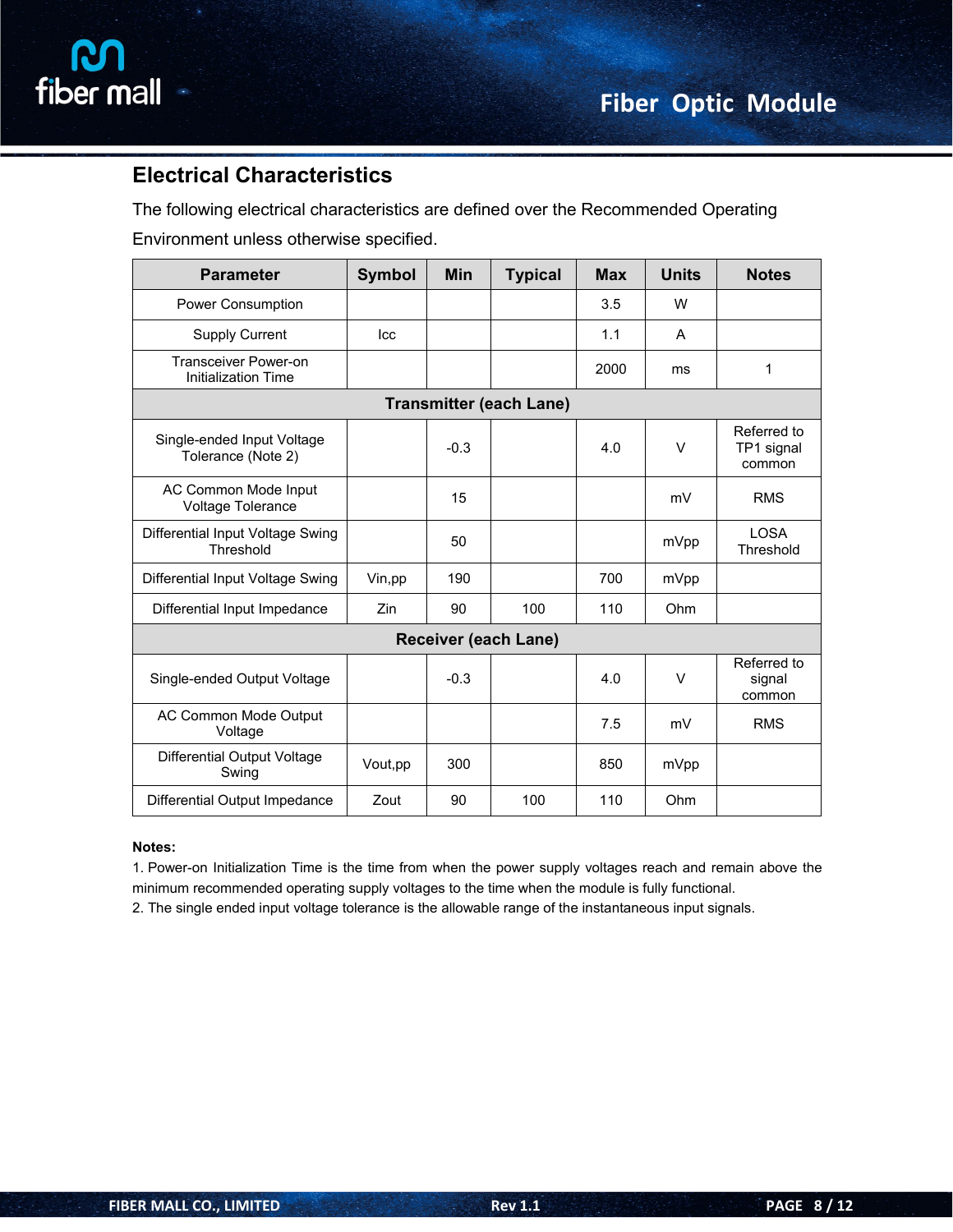

# **Optical Characteristics**

All parameters are specified under the recommended operating conditions with PRBS31 data pattern unless otherwise specified.

| <b>Parameter</b>                                                                           | <b>Symbol</b>      | Min             | <b>Typical</b>                         | <b>Max</b> | <b>Units</b> | <b>Notes</b>   |  |  |
|--------------------------------------------------------------------------------------------|--------------------|-----------------|----------------------------------------|------------|--------------|----------------|--|--|
|                                                                                            | <b>Transmitter</b> |                 |                                        |            |              |                |  |  |
| Center Wavelength                                                                          | $\lambda$ C        | 1295            | 1310                                   | 1325       | nm           |                |  |  |
| Side Mode Suppression Ratio                                                                | <b>SMSR</b>        | 30              |                                        |            | dB           |                |  |  |
| Total Average Launch Power                                                                 | PT                 |                 |                                        | 8.0        | dBm          |                |  |  |
| Average Launch Power, each<br>Lane                                                         | <b>PAVG</b>        | $-5.5$          |                                        | 2.0        | dBm          |                |  |  |
| <b>Optical Modulation Amplitude</b><br>(OMA), each Lane                                    | <b>POMA</b>        | $-3.5$          |                                        | 2.2        | dBm          | 1              |  |  |
| Difference in Launch Power<br>between any Two Lanes (OMA)                                  | Ptx, diff          |                 |                                        | 5          | dB           |                |  |  |
| Launch Power in OMA minus<br><b>Transmitter and Dispersion</b><br>Penalty (TDP), each Lane |                    | $-4.3$          |                                        |            | dBm          |                |  |  |
| TDP, each Lane                                                                             | <b>TDP</b>         |                 |                                        | 2.9        | dB           |                |  |  |
| <b>Extinction Ratio</b>                                                                    | ER                 | 3.5             |                                        |            | dB           |                |  |  |
| Relative Intensity Noise                                                                   | <b>RIN</b>         |                 |                                        | $-128$     | dB/Hz        |                |  |  |
| Optical Return Loss Tolerance                                                              | <b>TOL</b>         |                 |                                        | 20         | dB           |                |  |  |
| <b>Transmitter Reflectance</b>                                                             | RT                 |                 |                                        | $-12$      | dB           |                |  |  |
| Average Launch Power OFF<br>Transmitter, each Lane                                         | Poff               |                 |                                        | $-30$      | dBm          |                |  |  |
| Transmitter Eye Mask Definition<br>{X1, X2, X3, Y1, Y2, Y3}                                |                    |                 | $\{0.31, 0.4, 0.45, 0.34, 0.38, 0.4\}$ |            |              | $\overline{2}$ |  |  |
|                                                                                            |                    | <b>Receiver</b> |                                        |            |              |                |  |  |
| Center Wavelength                                                                          | $\lambda$ C        | 1295            | 1310                                   | 1325       | nm           |                |  |  |
| Damage Threshold, each Lane                                                                | <b>THd</b>         | 4.5             |                                        |            | dBm          | 3              |  |  |
| Average Receive Power, each<br>Lane                                                        |                    | $-10.2$         |                                        | 2.0        | dBm          |                |  |  |
| Receive Power (OMA), each<br>Lane                                                          |                    |                 |                                        | 2.2        | dBm          |                |  |  |
| Receiver Sensitivity (OMA),<br>each Lane                                                   | SEN1               |                 |                                        | $-9.0$     | dBm          | 4              |  |  |
| Receiver Sensitivity (OMA),<br>each Lane                                                   | SEN <sub>2</sub>   |                 |                                        | $-12.0$    | dBm          | 5              |  |  |
| Receiver Reflectance                                                                       | <b>RR</b>          |                 |                                        | $-26$      | dB           |                |  |  |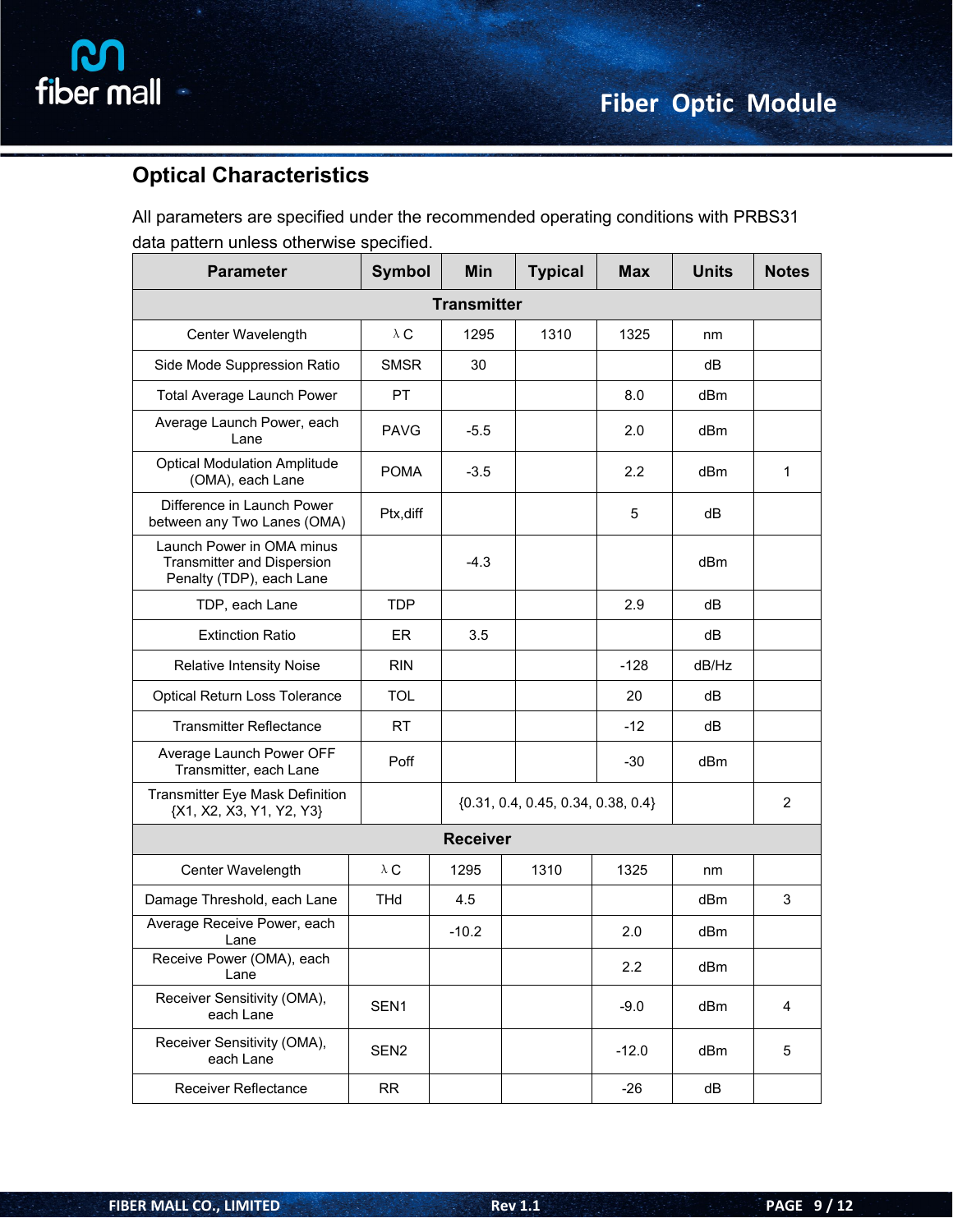

# **Fiber Optic Module**

| Difference in Receive Power<br>between any Two Lanes (OMA)    | Prx, diff |     |     | $5.5^{\circ}$ | dB         |  |
|---------------------------------------------------------------|-----------|-----|-----|---------------|------------|--|
| <b>LOS Assert</b>                                             | LOSA      |     | -20 |               | dBm        |  |
| <b>LOS Deassert</b>                                           | LOSD      |     | -18 |               | dBm        |  |
| LOS Hysteresis                                                | LOSH      | 0.5 |     |               | dB         |  |
| Receiver Electrical 3 dB upper<br>Cutoff Frequency, each Lane | Fc        |     |     | 31            | <b>GHz</b> |  |

#### **Notes:**

- 1. Even if the TDP < 0.8 dB, the OMA min must exceed the minimum value specified here.
- 2. See the figure below.



Normalized time (Unit Interval)

3. The receiver shall be able to tolerate, without damage, continuous exposure to a modulated optical input signal having this power level on one lane. The receiver does not have to operate correctly at this input power.

4. Measured at receiver input for BER = 1x10-12.

5. Measured at receiver input for BER = 5x10-5.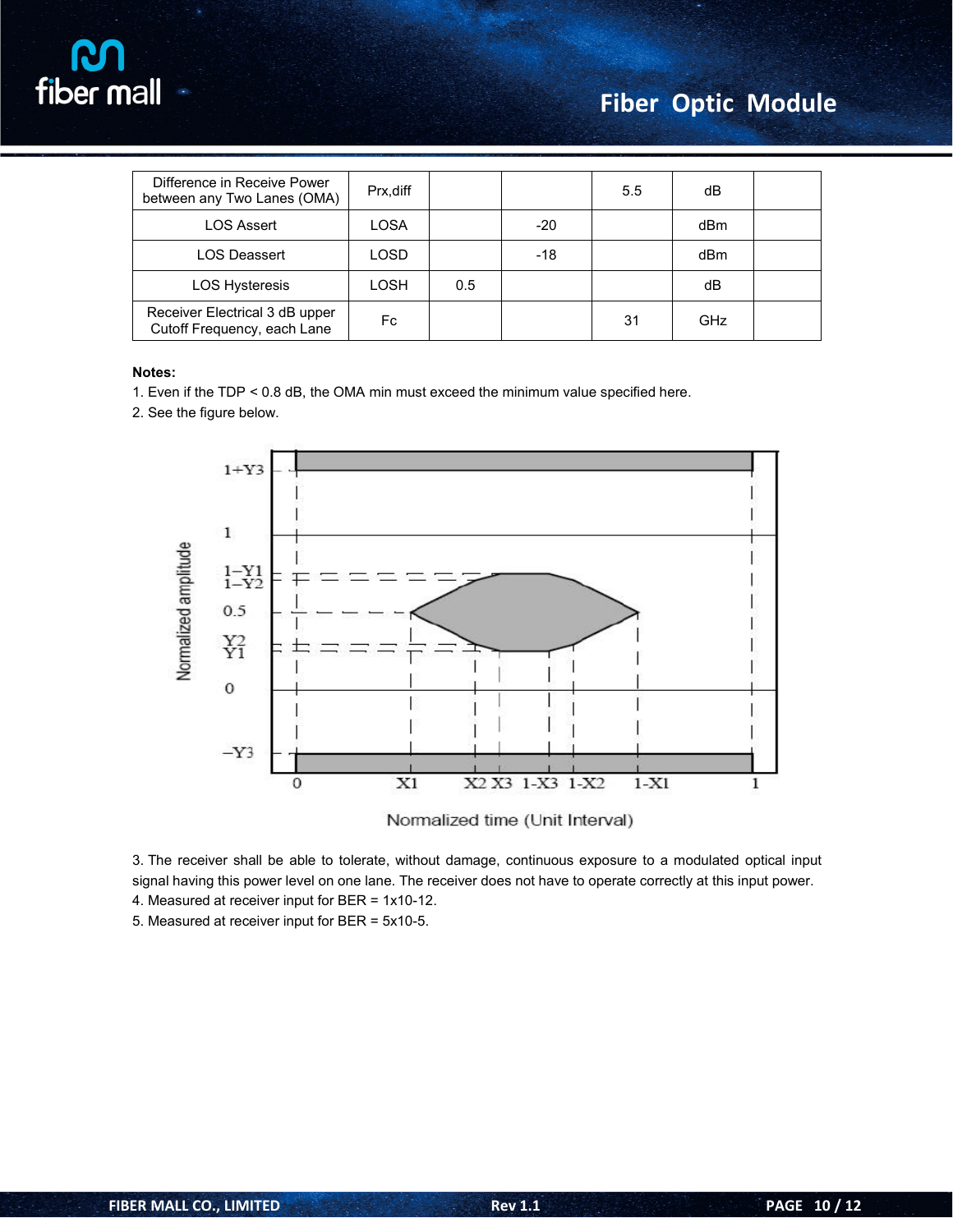

# **Fiber Optic Module**

# **Mechanical Dimensions**



Attention: To minimize MPO connection induced reflections, an MPO receptacle with 8 degree angled end-face is utilized for this product. A female MPO connector with 8 degree end-face should be used with this product as illustrated in Figure 6.



**Female MPO Connector with 8-degree End-face**